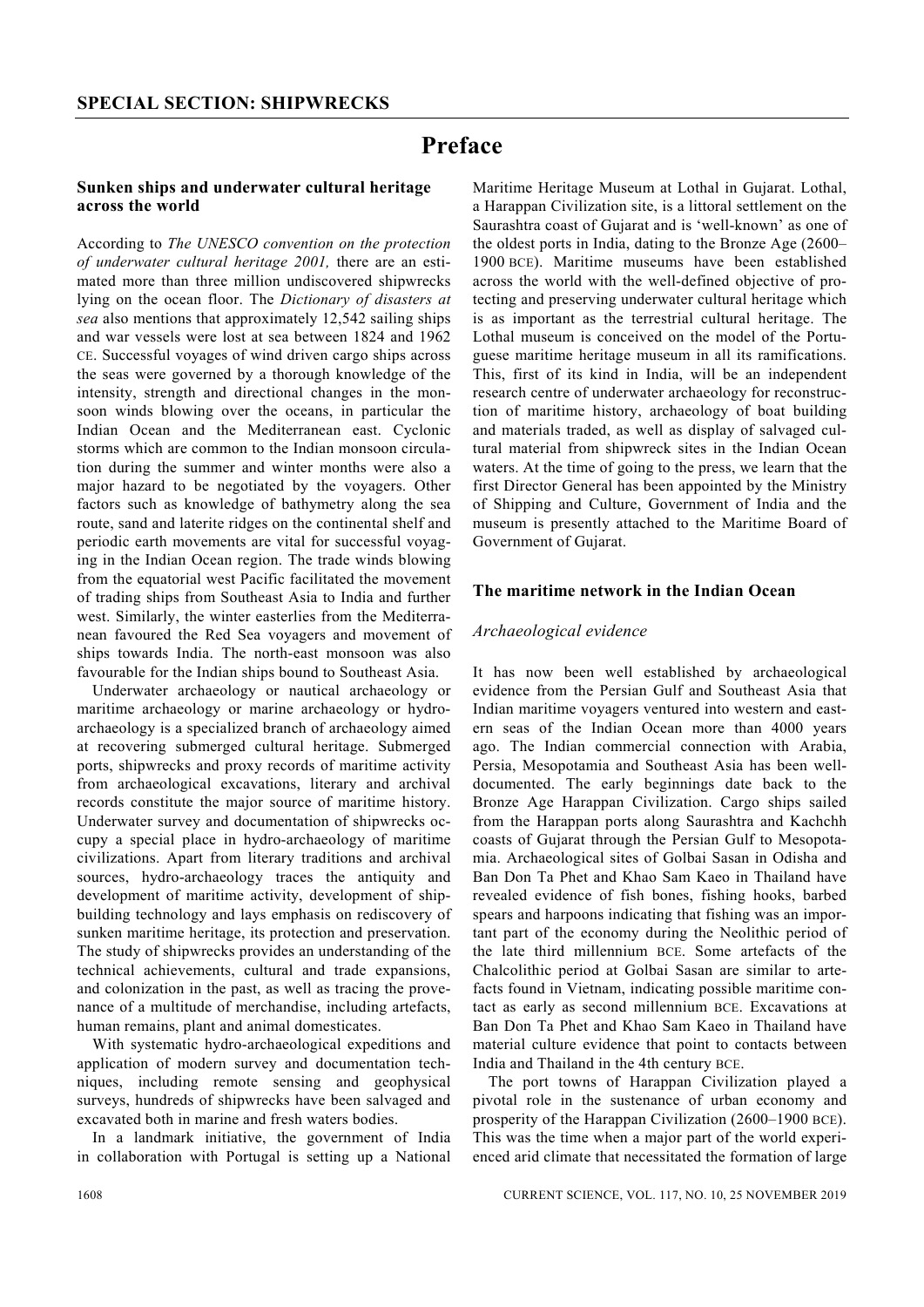scale trading networks, both overland and maritime routes, to sustain the urban economy. Riverine and maritime routes were interconnected with the port-towns along littoral Gujarat. Harappans had a regular and direct trade relationship with the Persian Gulf maritime civilizations of Dilmun, Magan and Sumer. Archaeological evidence attests to commercial connections between Meluha (the Indus Valley) and Sumer (Mesopotamia). Mesopotamian ships sailed through the Persian Gulf, but there is no archaeological evidence of them reaching the Harappan port of Gujarat and Kachchh. However, archaeological records reveal that ships from Meluha were docked at Mesopotamian ports and that trade also took place between Elam and the city states of Iran and Mesopotamia, Bahrain (Dilmun) and Oman (Magan). During the late phases of the Harappan Civilization, Dilmun appears to have played the role of mediator cum entrepôt between Meluha and Mesopotamia. Reasons for this development were perhaps more cultural than the navigable conditions in the Persian Gulf.

 Among the indigenous historical sources, mention should be made of the coins issued by Satavahana rulers of the Deccan. It is well-known that during 3rd and mid-2nd century BCE to the 3rd and 4th century CE, Indo-Roman maritime trade prospered in India. Coins issued by Vasisthiputra Sri Pulamavi bears a ship motif; some coins bearing ships with single and double mast motif indicate the use of sails and wind-driven ships. Similarly the Salankayanas, the successors of the Satavahanas, had issued coins with the boat motif. Interestingly a Kadamba period inscription, the Motupalli pillar inscription of Ganapatideva of the Kakatiya Dynasty (1244–45 CE) and Annupottu Reddy (1358 CE) are the only instances referring to shipwrecks. Although the Buddhist Jatakas refer to shipwrecks, quantitative data is not known from this body of literary sources.

## *Literary evidence*

Reconstruction of India's maritime history generally focussed attention on literary sources and folklore. The ancient Indian literary tradition, Buddhist literature and Tamil Sangam anthologies are an important source of information on sea voyaging of trading ships and shipwrecks. The Indian folk and oral traditions also shed light on ancient voyages, maritime and cultural contacts, sea dangers and behaviour of the monsoon winds, associated cyclones, typhoons and consequent shipwrecks.

 Foreign literary records of ships involved in maritime trade with India date from the time of Strabo, the Roman historian and Pliny the elder, mention that during 26–24 BCE as many as 120 ships were ready to sail towards India from the Red Sea port of Myos Hormos and Berenice. Although the historicity of Hippalus is shrouded in darkness, a 1st century CE Greek text, *Periplus of the*  *Erythreaean Sea*, and Pliny the Elder, a contemporary Roman geographer, credit the discovery of monsoon winds and their suitability for navigation between the Red Sea and India to Hippalus (45 CE), the Greek navigator. The archaeological evidence from the Bronze Age sites in the Indus Valley and the Persian Gulf shows that monsoon winds were discovered by Indian mariners long before Hippalus' voyage to India. The *Periplus* also mentions many large ports from where Indian ships sailed east towards Southeast Asia. This was a vital development for the merchants from Arabia and Persia between the 7th and 8th centuries CE. The ports of Barbaricum (modern Karachi), Barygaza (modern Baruch), Muziris (modern Pattanam), Korkai, Kaveripattinam (Poompuhar), Arikamedu, Dharanikota and many others were the main centres of maritime trade between the east and west

 Further, the *Arthasastra* clearly deals with the administration of ports and navy and mentions a set of rules and regulations governing navigation during the Mauryan period. Megasthenes, the Greek ambassador to the court of Chandragupta Maurya (350–290 BCE), makes a direct reference to the establishment of navy, that continued to exist during the time of Asoka. However, his *Indica* is silent on maritime trade. Therefore, identification of ports and the diversity and variety of cargo from India to both western and eastern kingdoms, the role of Early Historic highways, *Uttarapatha* and *Dakshinapatha*, in inland and maritime trade are important aspects of trade and cultural expansion. Since the fourth century BCE, the *Dakshinapatha* connected the hinterland with the flourishing trading ports along the coasts of the Indian Peninsula.

 The early historic port towns along the Indian coasts harboured trading ships from the Roman world and facilitated brisk trade between Southwest Asia and Southeast Asia. Maritime trade ascended with the Roman annexation of Egypt by the Romans. This set in motion a series of developments: (a) continuous exchange of goods between Rome and India; (b) the emergence of ports along the western and eastern coasts and; (c) systematic maritime trade and exchange of peninsular resources, during the following millennia of the Common Era. The early part of the first millennium CE witnessed steady demand for Indian goods in the Greco-Roman world, that continued even after the fall of Rome. The arrival of Portuguese merchant ships at Calicut (Kozhikode) ushered in the new era of maritime activity in the Indian Ocean and is regarded as the turning point in the maritime history of India and that the Portuguese empire was the first to grow from the spice trade.

 The maritime history of India reveals the significant role of the rulers of southern kingdoms of Chola, Chera, Pandya, Pallava, Vijayanagara, Kakatiya, etc. in maintaining a steady flow of goods through trade and exchange networks through maritime activity. Literary and archaeological records of these rulers are explicit on the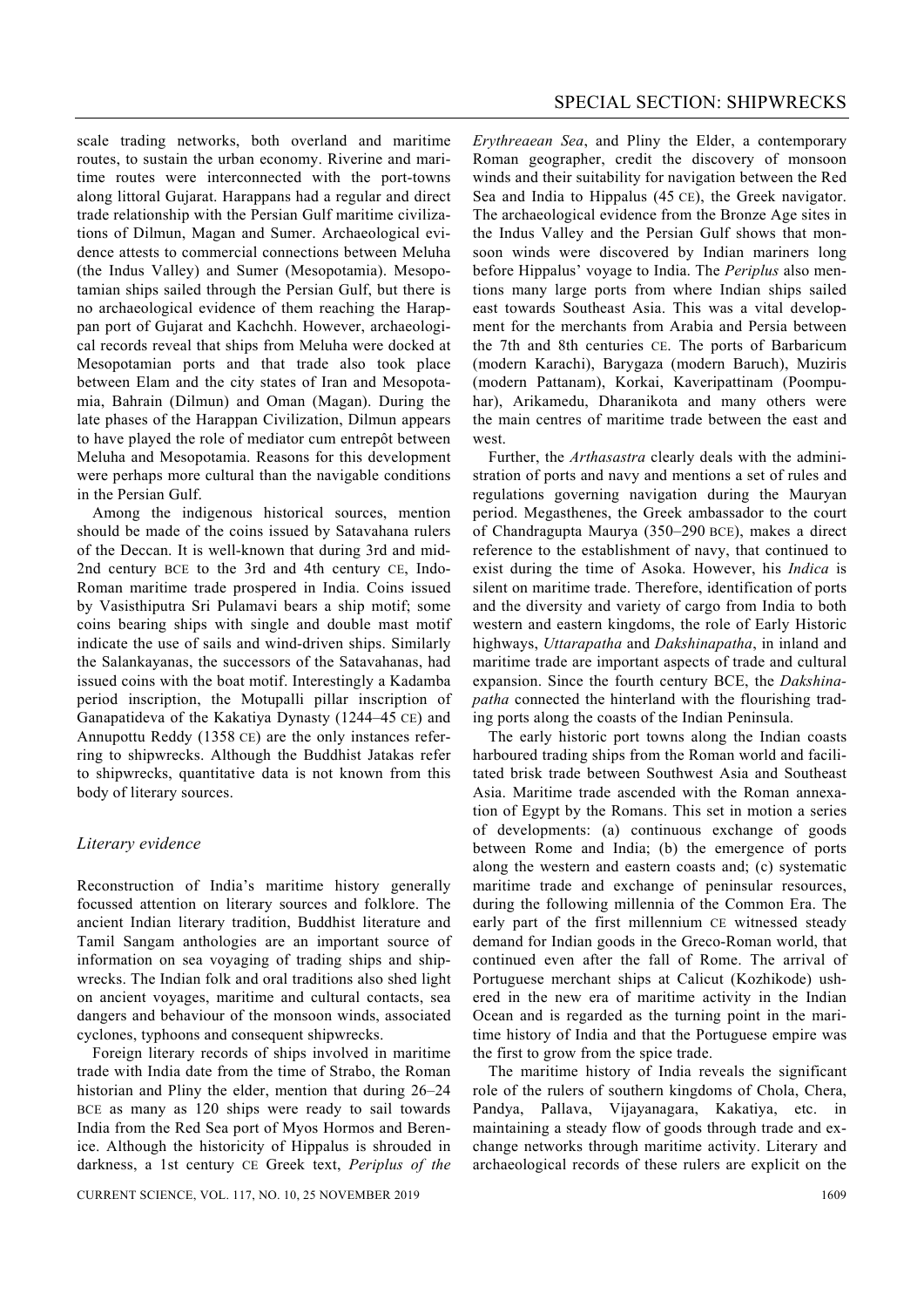variety of import and export items. Literary sources attest to vigorous maritime activity in the eastern seas during 7th–8th centuries CE.

 Undoubtedly the Indian subcontinent provided a rich resource base and attracted seafarers for thousands of years. The Indian peninsular coasts occupy a strategic geographical position interlinking maritime civilizations of the world. Overland highways interconnected both port towns and hinterland production centres. Arabian and Iranian merchant ships sailed through the Indian Ocean to reach Southeast Asia. The sea ports of India and Sri Lanka served as the entrepôts. This is amply attested by the wide coverage of shipwrecks included in the special section of this issue of *Current Science*. We invited leading underwater archaeologists to provide us with developments in hydro-archaeology in their respective countries and highlight the application of modern exploration techniques. In the following, brief summaries of their contributions are given.

 In the context of upcoming National Maritime Heritage Museum at Lothal, these articles, in particular the article by Hawley *et al*. (**page 1612**) are relevant for expanding the scope of the museum. Hawley *et al*. present a useful model to manage underwater heritage sites in the Indian Ocean region, as marine protected areas. The concept of 'living museums in the sea' and modern methods of preserving and monitoring the shipwreck sites will go a long way in protecting underwater heritage for posterity.

 Liphschitz (**page 1617**) discusses the development of standardized methods for dendroarchaeology of shipwreck sites and its usefulness in tracing the provenance of wood for ship building. She discusses the success of dendroarchaeology on the two sites in the eastern Mediterranean. This method can be profitably applied to several other shipwreck sites, where wooden parts of the wreckage, as well as location of the construction site of the ship are found.

 Ridwan's (**page 1623**) essay on vulnerability of shipwreck sites discusses the various factors that can cause destruction of shipwreck sites. The author points out both natural and human factors endangering the preservation and protection of sites. The Indonesian seas are generally hostile to smooth sail of ships even in modern times. The region is prone to periodic earthquakes, tsunamis and rough seas during the monsoon. Commercial exploitation and pillage activities by human agency have an added impact on shipwreck sites. The largest number of shipwreck sites are known from this region and owing to the vast sea area, managing underwater heritage has become a difficult task and a cause for concern. The author underscores the need for multidisciplinary research to evolve suitable strategies to preserve the sites for posterity.

 Metal detection tool is a remote sensing tool useful for identifying not only submerged shipwrecks, but also metal objects lying submerged with the shipwreck. McCarthy (**page 1629**) strongly advocated the usefulness of the metal detector based on his experience of working on the shipwreck sites in the Australian sea. The authors consider the use of metal detectors as one of the best practices of underwater explorations.

 Yoshifumi *et al.*'s (**page 1635**) article, unlike those of others in the series, deals with the naval war between Mongolia and Japan during the thirteenth century CE as evidenced by the shipwreck site and associated artefacts. The finds throw fresh light on the naval tactics of war.

 Miksic (**page 1640**) deals with illegal transhipment of Chinese goods during the 15th century CE when the Chinese government had banned maritime commerce in the South China Sea and Indonesia. The Bakau ship carrying large quantities of ceramics and cannons sank to the bottom of the sea. Although records give details of the cargo, there is no mention of the events that led to the disaster.

 Although historical records have documented the movement of Arab maritime voyagers into Southeast Asia, since early historic times, not much material evidence from sunken ships or shipwrecks are known from eastern Indian Ocean. John Guy (**page 1647**) discusses the evidence of two shipwreck sites dating to the 9th century CE in the Java Sea. This is the first evidence of medieval ships in Southeast Asia.

 Three lashed-lug ships carrying large cargo sank during the 12th century in Southeast Asian waters. They were transporting Chinese ceramics and ironware. Flecker (**page 1654**) discusses the historical context of ships carrying Chinese goods, including iron, silk and ceramics. A comparative analysis of cargo items from the three ships has been made which were bound to Southeast Asian markets.

 Although the Dutch and European steam powered shipwrecks have been discovered in the recent past by the Marine Archaeology of Unit in the Sri Lankan waters, the discovery of the Godawaya and SS *Indus* shipwreck sites have historical significance. The Godawaya shipwreck dates to 2nd century BCE and the SS *Indus* sank in 1885. Although archival records mention that the SS *Indus* carried precious antiquities from the site of Bharhut stupa in Madhya Pradesh, to the British museum, the underwater explorations at the site have not brought to light any of those. Muthucumarana (**page 1664**) gives an account of fifty-year history of marine archaeological endeavours in Sri Lanka.

 Sila Tripati and Ravi Korisettar (**page 1673**) give a summary of marine archaeological research in India, since the late 1970s, with special reference to shipwreck explorations carried out by the marine archaeology centre at the CSIR-NIO, Goa. Shipwreck sites have been explored in the nearshore and offshore areas along the east and west coasts of India and along the Arabian Sea archipelagos. Archival records have in store more